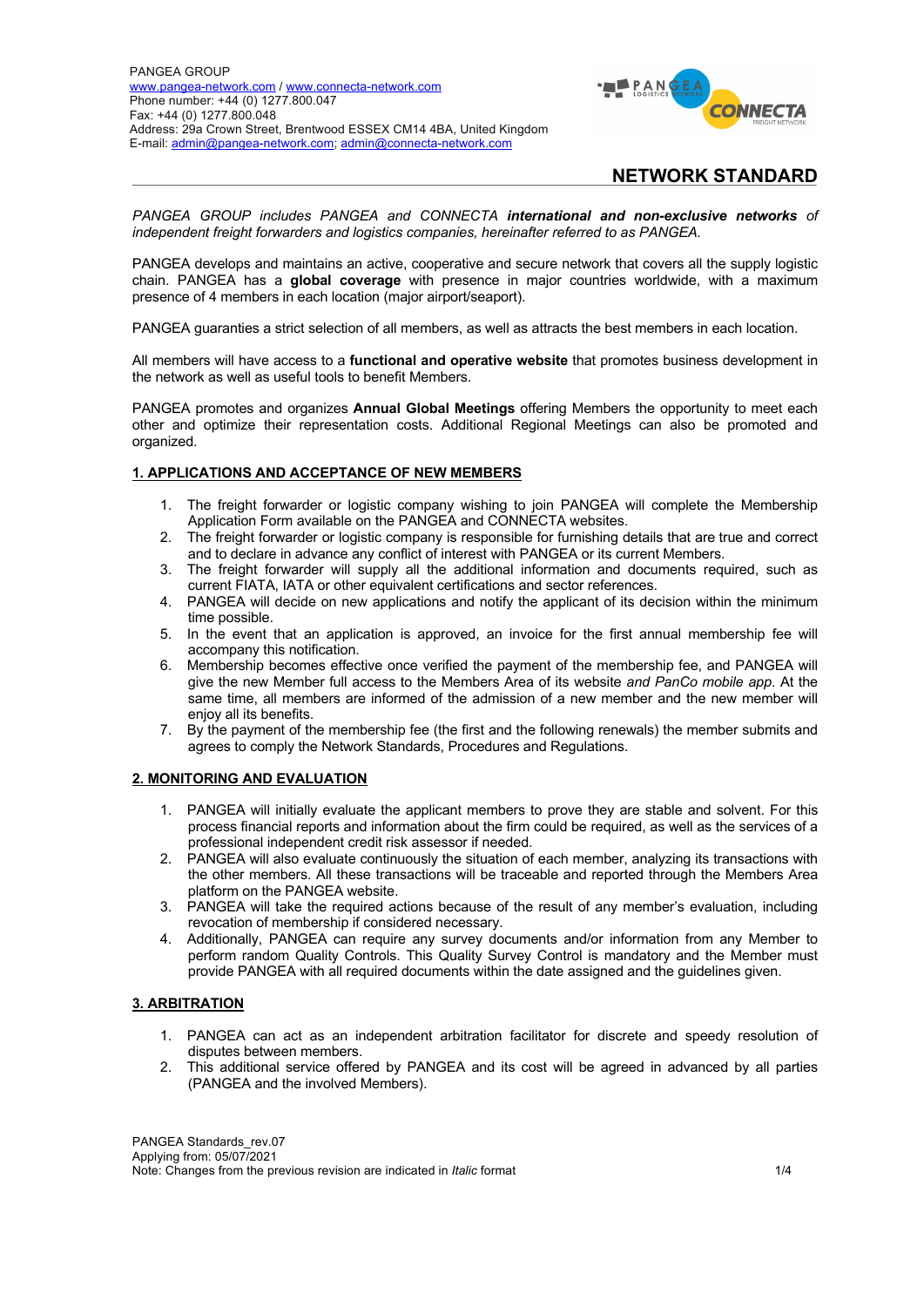

### **4. TERMINATION OF MEMBERSHIP**

- 1. Termination of Membership with PANGEA shall take place under the following circumstances:
	- o Member's voluntary termination
	- o Not attendance of invoices on Membership Fees
	- o Breach of the PANGEA Standards, Procedures, Regulations or judicial and legal framework.
	- o Entering any conflict of interest with PANGEA, or another Member.
- 2. No reference about PANGEA can be used in the case of termination of Membership.
- 3. PANGEA can update and inform all Members about the cases of termination of Membership if necessary.

#### **5. GENERAL RULES AND CONDITIONS**

- **1.** PANGEA-Members must be privately owned companies, partnerships or corporations, authorized to do business in accordance with their judicial and legal framework.
- 2. PANGEA-Members may only represent areas where the office is wholly owned or operated by them, and not just an "address" for cargo handling.
- 3. PANGEA-Members may not promote offices in countries where they do not have official representation.
- 4. PANGEA-Members accept and understand that all transactions are undertaken at their own risk and judgment and that, under no circumstances, PANGEA can be held responsible.
- 5. PANGEA-Members accept that their correspondence or business dealings with exporters/importers received from or through the PANGEA website, including payment and delivery of related goods or services, and any other terms, conditions, warranties or representation associated with such dealings, are solely between the said Members and such exporter/importer company.
- 6. PANGEA-Members pledge a standard of competence to their customers (to perform in a conscientious, diligent and professional manner all services undertaken on the customer's behalf)
- 7. PANGEA-Members pledge to hold in strict confidence, all information acquired in the course of the relationship concerning the business and the affairs of his customer. No such information is to be released unless authorized by the customer, or required by law.
- 8. PANGEA owns all rights, title and interest in the name PANGEA, PANGEA LOGISTICS NETWORK and/or CONNECTA FREIGHT NETWORK and associated logos.
- 9. PANGEA may, from time to time, review and modify its Standards to reflect changes associated with the Network's development, the updated version will be available on the Downloads section on the PANGEA website.

#### **6. RELATIONS BETWEEN MEMBERS**

- 1. PANGEA is a network that promotes business between all members. This is observed and evaluated continuously through the applications that members report for every shipment in PANGEA and CONNECTA websites.
- 2. PANGEA-Members are obliged to offer new business to their fellow partners and must actively support their fellow members to generate new business.
- 3. PANGEA-Members commit themselves to being active in doing sales for other Members.
- 4. PANGEA is seriously involved in the quality of cooperation among its partners. Problems regarding reliability or financial issues must be reported immediately to PANGEA in order to take the required actions.
- 5. PANGEA-Members are to communicate efficiently and promptly (within a maximum of 24 hours) with their fellow members.
- 6. Payment between PANGEA-Members must not exceed 30 days by the end of the monthly statement. Alternative payment terms must be previously agreed between both relevant members, prior to acceptance of the consignment, these operations will be for Members own responsibility.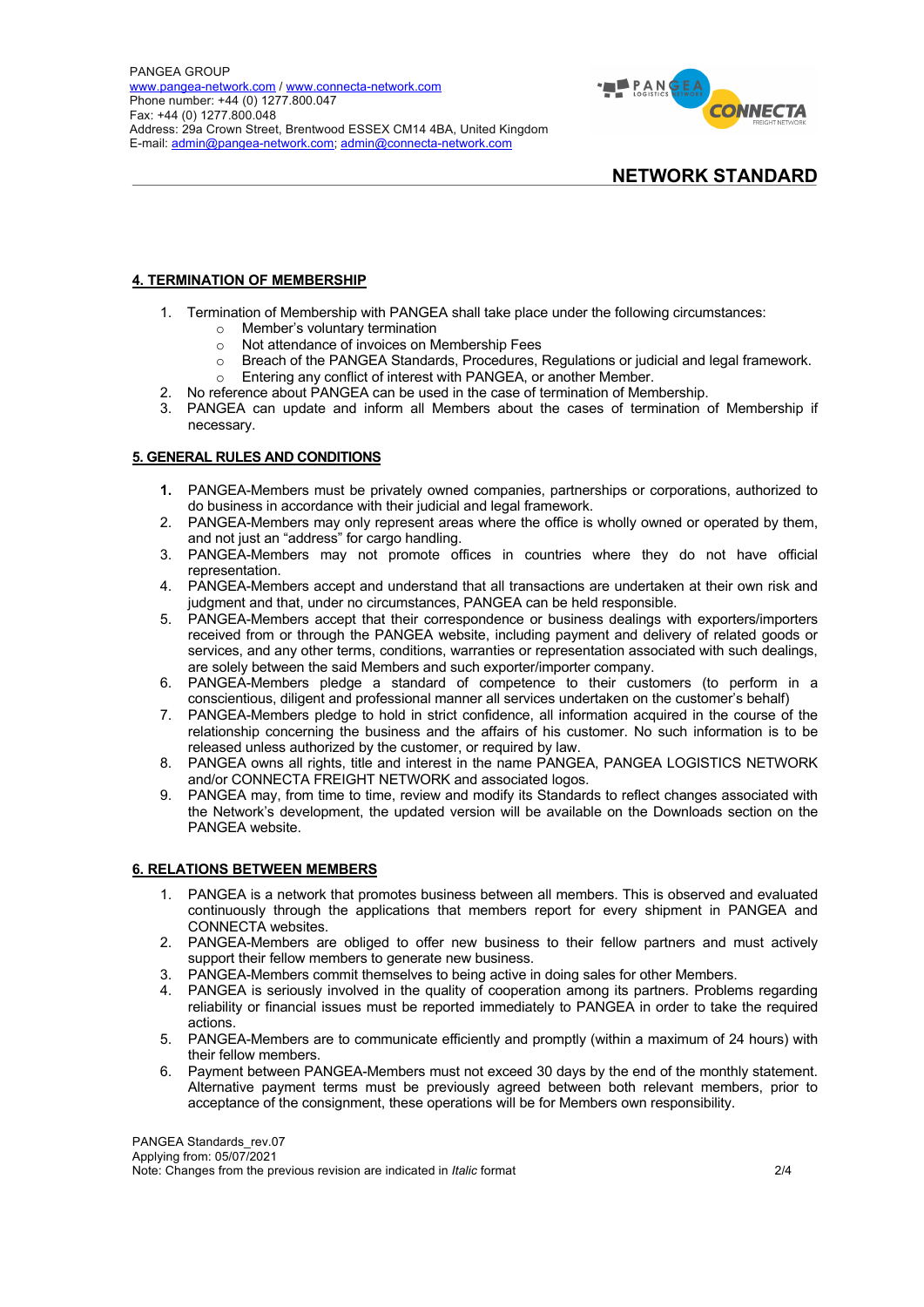

- 7. If for any reason a PANGEA-Member has the policy to not extend credit to another Member this must be clearly indicated in advance on their quotation for mutual agreement.
- *8.* Delays on payment by any PANGEA-Member must be informed urgently (not later than 10 working days) to PANGEA, in order to take the required actions. *See the Protection Standard for further details*
- 9. All payments must be made in the currency that is marked as payable on the invoice. Customs charges (VAT and other taxes) will be settled on cash payment. The departure member will take charge of FOB costs and the destination member will take charge of DDU costs. As a basic rule, any losses are to be borne by the member who generated the business.
- 10. PANGEA-Members must accept their own bank charges.
- 11. Sales agreement and Profit Share fees are to be determined between Members by mutual previous agreement.
- 12. The collect shipments are always on account of the destination member. This one decides whether to work on the basis of payment by cash or cheque or on account. Exception: collect shipment fees cannot be collected by the consignee for the following reasons, e.g.
	- Refusal to accept delivery by the consignee
	- Problems with import clearance,
	- Other reasons making the collection of collect shipment fees impossible for the destination agent. In these cases the shipment can be returned using the cheapest method or destroyed or treated
- otherwise based on an individual arrangement as agreed and at the expense of the departure agent 13. Feedback on quotations: PANGEA requires all members to give appropriate feedback upon
- significant inquiries e. g. general rates inquires specific inquiries for projects or tenders and others. 14. PANGEA cannot be held responsible in case of commercial and/or financial obligations that are not met by (a) Member(s).

#### **7. ANNUAL MEETINGS**

- *1. PANGEA and CONNECTA celebrate at least an annual joint event, named FREIGHTCAMP*
- 2. Each Member must attend the FREIGHTCAMP Annual Meeting.
- 3. All Members are required to attend the Annual Meeting; only serious mitigating factors made in advance of the Meeting in writing will be accepted.
- 4. Members must pay the inscription fee in advance.
- 5. Members will be expected to pay their own expense to travel and attend the Meeting and these expenses will not involve PANGEA.

#### **8. COMMUNICATIONS**

- 1. Members must have internet access, e-mail capability, operative website and must be fully protected by anti-virus software.
- 2. Members must ensure the appropriate and updated security and protection measures against online or other kind of fraud or scam.
- 3. Members will be responsible for advising PANGEA about any updates and changes to their company profiles, by self-updating their company profile through the PANGEA or CONNECTA website or informing PANGEA.
- 4. PANGEA communications will be held in English.
- 5. By submitting company news, photos, logos or press releases to PANGEA, implicit permission is automatically given for PANGEA to use the material in group promotion, website, newsletter *and social media* use.
- 6. Members are invited to use the PANGEA, CONNECTA and/or Group logo on letterheads, business cards and Internet appearances, during their Membership.
- 7. PANGEA is always open for proposals on improvement.